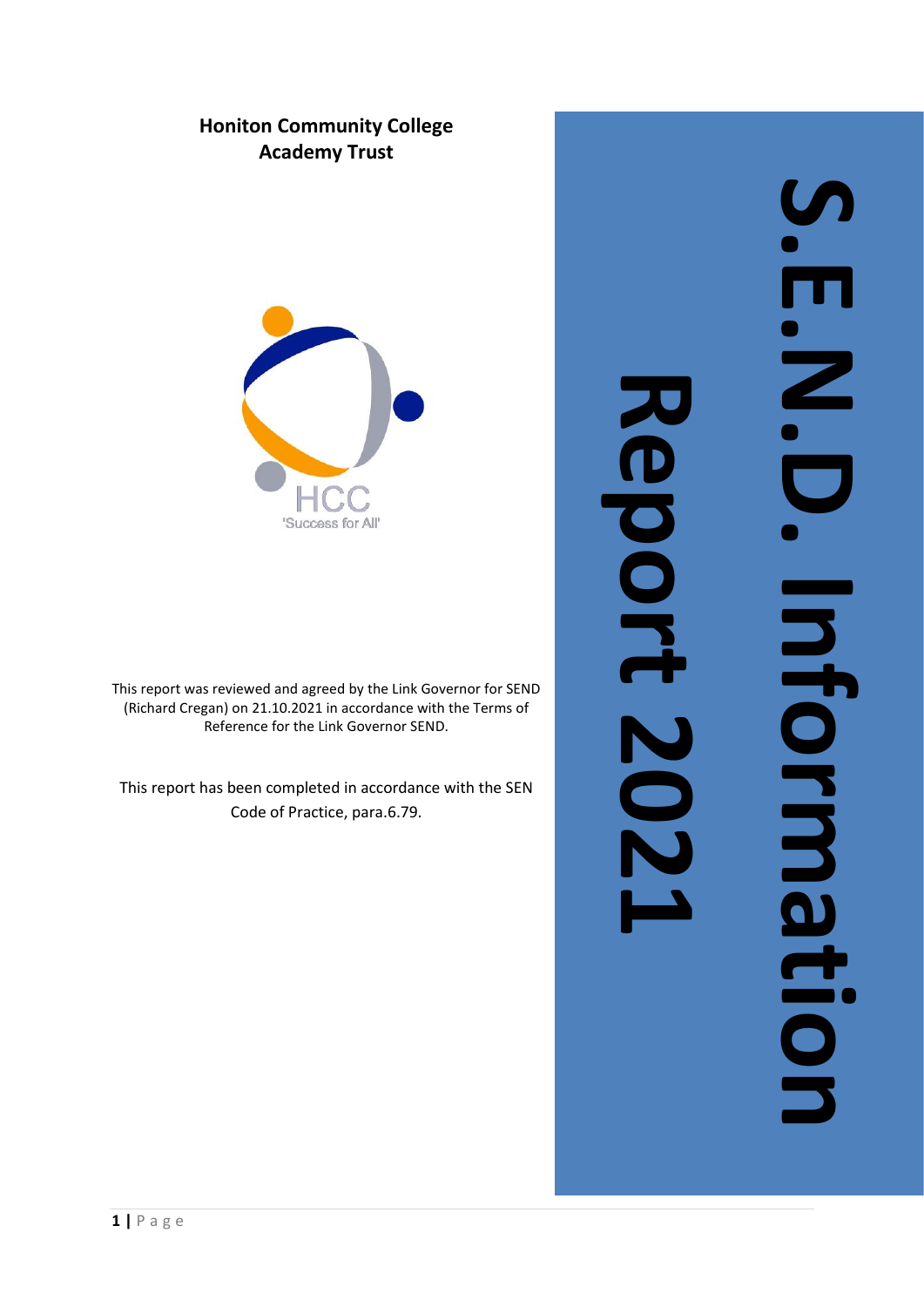# **Special Education Needs provided for at Honiton Community College**

Honiton Community College is a mixed mainstream secondary school which caters for students aged 11-19 years. We have students with a wide range of needs:

- Communication and Interaction.
- Cognition and Learning.
- Social, Mental and Emotional Health.
- Sensory and/or Physical.

Some of the needs under the headings above include:

- Communication and interaction, for example, autistic spectrum condition (ASC), Asperger's Syndrome, speech and language difficulties;
- Cognition and learning, for example, dyslexia, dyspraxia;
- Social, emotional and mental health difficulties, for example, attention deficit hyperactivity disorder (ADHD);
- Sensory and/or physical needs, for example, visual impairments, hearing impairments, processing difficulties, epilepsy;
- Moderate/severe/profound and multiple learning difficulties.

# **Policies for identifying children and young people with SEN and assessing their needs**

The College SENDCo is Faith Harrell. She can be contacted on 01404 42283 or by email at [fharrell@honitoncollege.devon.sch.uk.](mailto:fharrell@honitoncollege.devon.sch.uk)

The PA to the SENDCo is Louise Bradbury and she can be contacted on 01404 42283 or by email at [lbradbury@honitoncollege.devon.sch.uk.](mailto:lbradbury@honitoncollege.devon.sch.uk)

Alison Salter is Assistant SENDCo and can be contacted on 01404 42283 or by email at [asalter@honitoncollege.devon.sch.uk.](mailto:asalter@honitoncollege.devon.sch.uk)

We will assess each student's current skills and levels of attainment on entry, which will build on previous settings and Key Stages, where appropriate. Class teachers will make regular assessments of progress for all students and identify those whose progress:

- Is significantly slower than that of their peers starting from the same baseline
- Fails to match or better the child's previous rate of progress
- Fails to close the attainment gap between the child and their peers
- Widens the attainment gap

This may include progress in areas other than attainment, for example, social needs.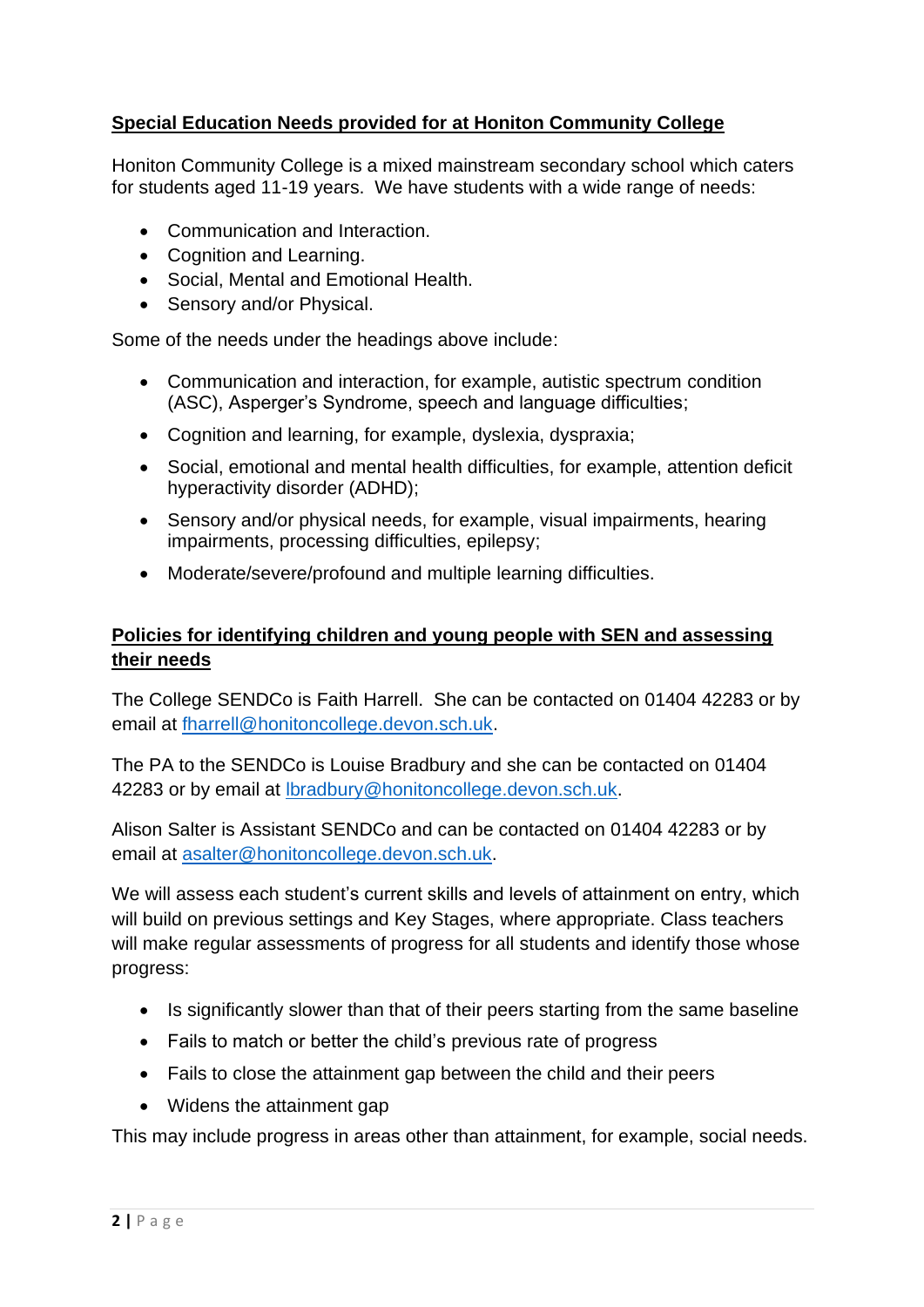Slow progress and low attainment will not automatically mean a student is recorded as having SEND. When deciding whether special educational provision is required, we will start with the desired outcomes, including the expected progress and attainment, and the views and the wishes of the student and their parents. We will use this to determine the support that is needed and whether we can provide it by adapting our core offer, or whether something different or additional is needed. We will also enlist the support of external professional expertise when necessary to help determine and/or address needs.

The College system for regularly observing, assessing, and recording the progress of all students is used to identify students who are not progressing at an expected rate and who may have additional needs and require intervention.

The College's system includes reference to information provided by:

- Baseline assessment results.
- Assessment for learning strategies.
- Progress measured against the Performance level descriptors (P scales).
- Standardised screening and assessment tools.
- Observations of behavioural, emotional and social development.
- An existing/EHCP assessment of need, Individual Education Plan or Educational, Health and Care Plan (or existing statement).
- Assessments by a specialist service, such as educational psychology, identifying additional needs.
- Another College or LA which has identified or has provided for additional needs.

Based on the College's observations and assessment data and in liaison with the class teacher, Head of Pastoral, SENDCo and parent, the student may be recorded as:

- N No special educational need
- E Education, Health and Care plan
- K SEN support

The number of students recorded changes all the time. As at 20<sup>th</sup> October 2021 Honiton Community College has 71 SEN Support (K) students and 25 students with ECHPs. A further 4 applications are currently pending.

We have created a system within our register database (SIMS) which displays the criteria needed to be identified on the College register as having a Special Educational Need: this is in line with the SEND code of practice.

The College uses the [Devon Graduated Response Tool.](https://www.babcockldp.co.uk/disadvantaged-vulnerable-learners/send/devon-graduated-response)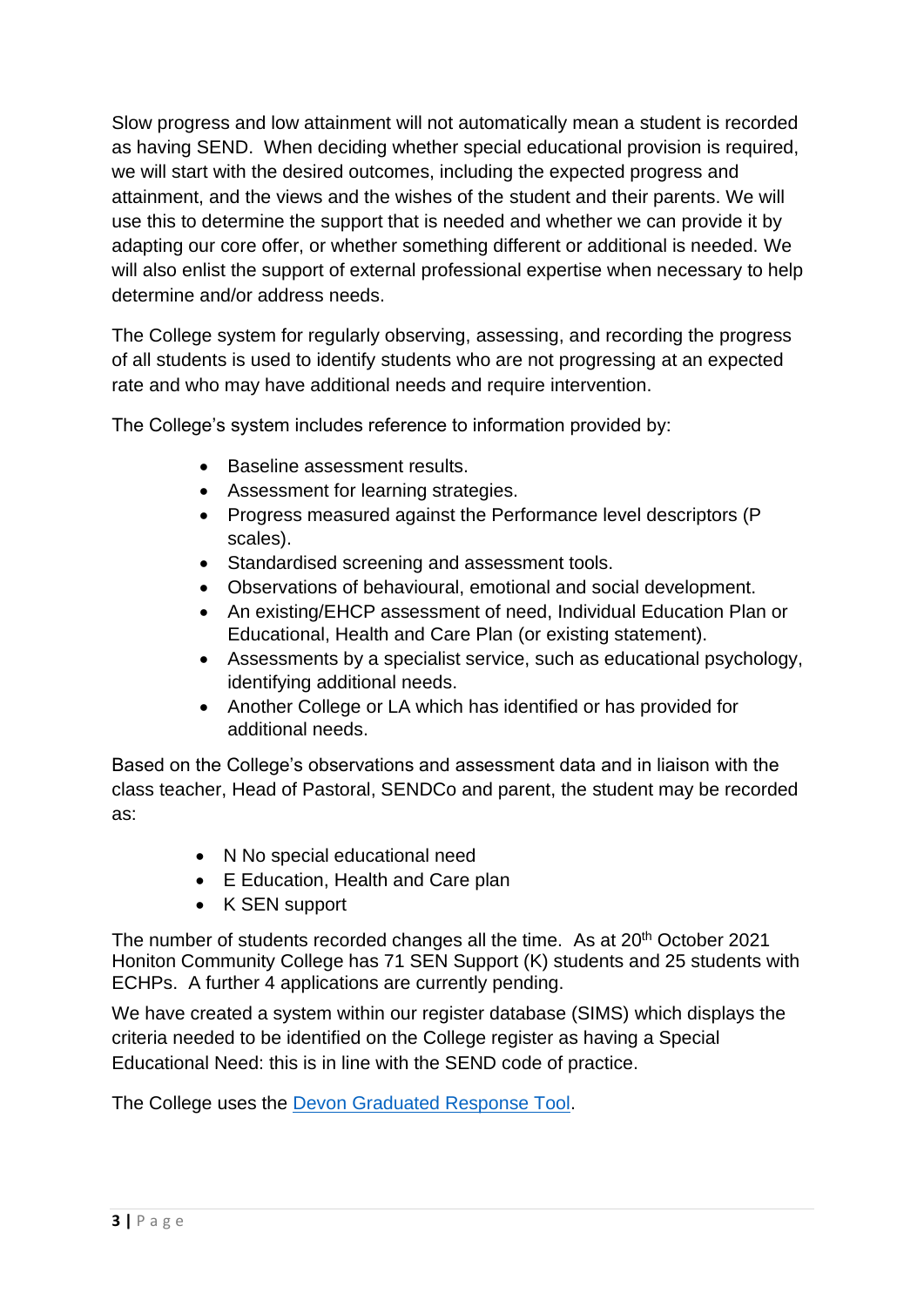Summit meetings are held, comprising of staff from the Pastoral, Safeguarding and SEND teams where individual students and their needs are discussed and the Graduated Response Tool is considered.

Learners with complex needs will have an Individual Education Plan which will be reviewed throughout the year and shared with staff.

# **Arrangements for consulting parents and carers of children with SEND and involving them and the student in their education**

We will have an early discussion with the student and their parents when identifying whether they need special educational provision. These conversations will seek to ensure that:

- Everyone develops a good understanding of the student's areas of strength and difficulty
- We consider the parents' concerns
- Everyone understands the agreed outcomes sought for the child
- Everyone is clear on what the next steps are

Students are involved in producing Individual Education Plans and Pastoral Support Plans that include what they would like staff to know about them, how they think staff can support them best, and their likes and dislikes.

Home-College links are fundamental for all our students to help them to achieve their very best. We actively encourage as much contact as parents or carers feels comfortable with and find the more positive this relationship the better the outcomes are for the young people involved. Students with specific needs and Education and Health Care Plans will have regular meetings arranged, often with other professionals when necessary. In addition, we are always available for parents and carers to talk to or meet with at the following:

- Progress evenings
- Open evenings
- Coffee afternoon

If you wish to meet with any member of staff outside the formal meeting systems you can make an appointment through the main reception number.

Main school reception – 01404 42283.

# **Arrangements for supporting children and young people in moving between phases of education and in preparing for adulthood.**

We will share information with the school, college, or other setting the student is moving to. As part of the Y6-Y7 transition process, all primary schools with children that have SEND are contacted and information is shared. All students that require extra support with transition are offered additional settling in days. Parents/carers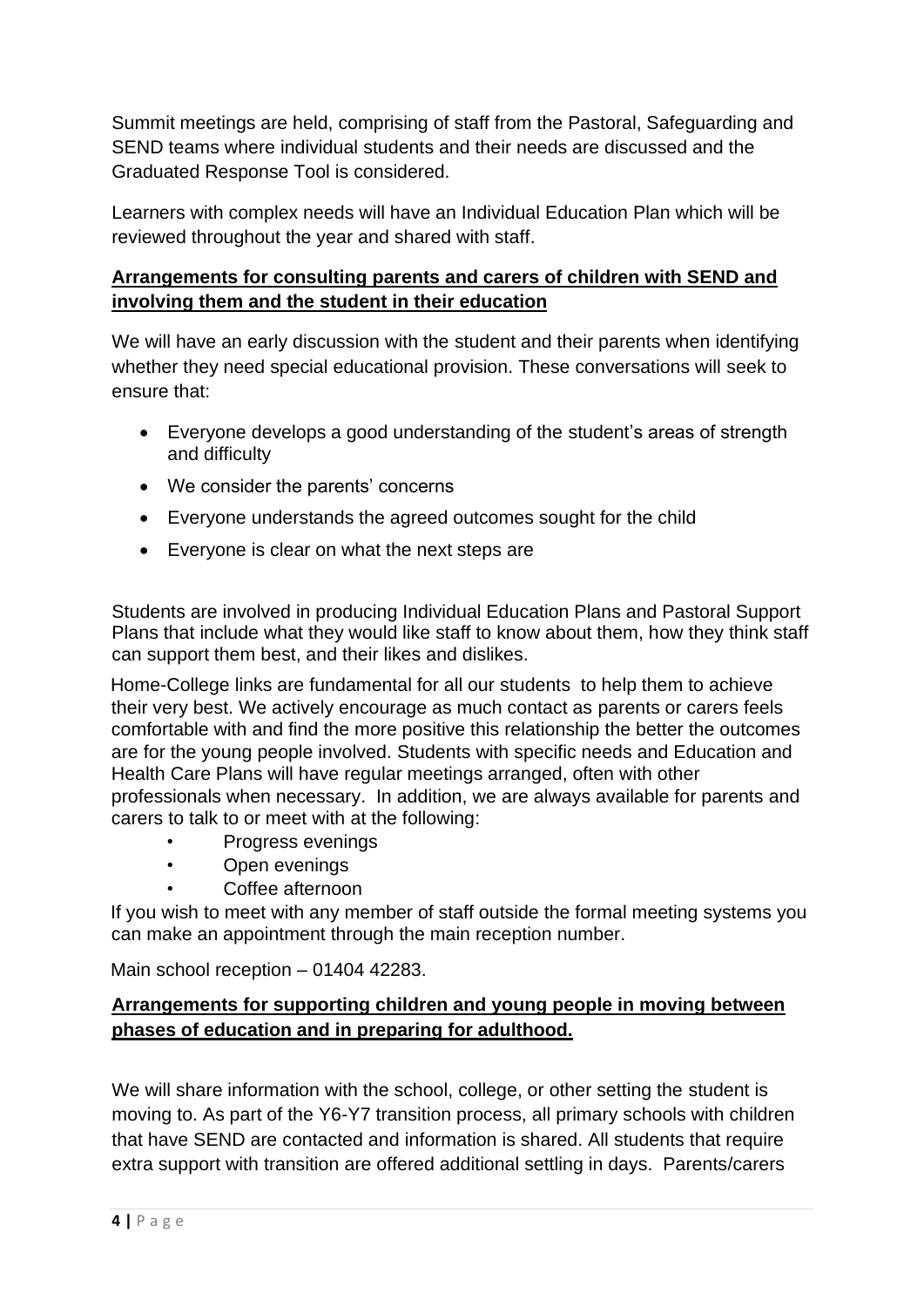are contacted where necessary and their children's needs are discussed. Meetings are held with Heads of Pastoral for each year group to discuss SEND students in their year groups. Meetings are held with the Director of Post 16 to ensure information is shared between Key Stage 4 and Post 16 studies.

All students are able to access professional careers advice to support them with their future goals.

# **The approach to teaching children and young people with SEN**

Teachers are responsible and accountable for the progress and development of all the students in their class. High quality teaching is our first step in responding to students who have SEND. This will be differentiated for individual students. Interventions are listed in Appendix 1 of the College SEND Policy.

Honiton Community College's curriculum intent is that all students will achieve success and leave the College as happy and resilient individuals. The curriculum is designed to ensure that all students are able to access it fully, whilst also providing enrichment opportunities to enhance the learning both in and out of the classroom. The impact is students that have a broad and balanced outlook on life and are able to go on to the next stage in their lives feeling confident and with the skills to tackle whatever may come their way.

The Additional Needs Department provide a staffed homework club on Tuesdays and Thursdays 3-3:30pm. It also provides a large room for students to spend their breaks and lunchtimes should they prefer a calm atmosphere with staff on hand to support them in their social time. The Department also runs lunchtime clubs including Lego, games, touch typing, gardening and a sports club (in conjunction with our very supportive PE Department).

# **How adaptations are made to the curriculum and the learning environment of children and young people with SEN**

We make the following adaptations to ensure all students' needs are met:

- Differentiating our curriculum to ensure all students are able to access it, for example, by grouping, 1:1 work, teaching style, content of the lesson, etc.
- Adapting our resources and staffing
- Using recommended aids, such as laptops, coloured overlays, visual timetables, larger font, etc.
- Differentiating our teaching, for example, giving longer processing times, preteaching of key vocabulary, reading instructions aloud, etc.

#### **The expertise and training of staff to support children and young people with SEN, including how specialist expertise will be secured**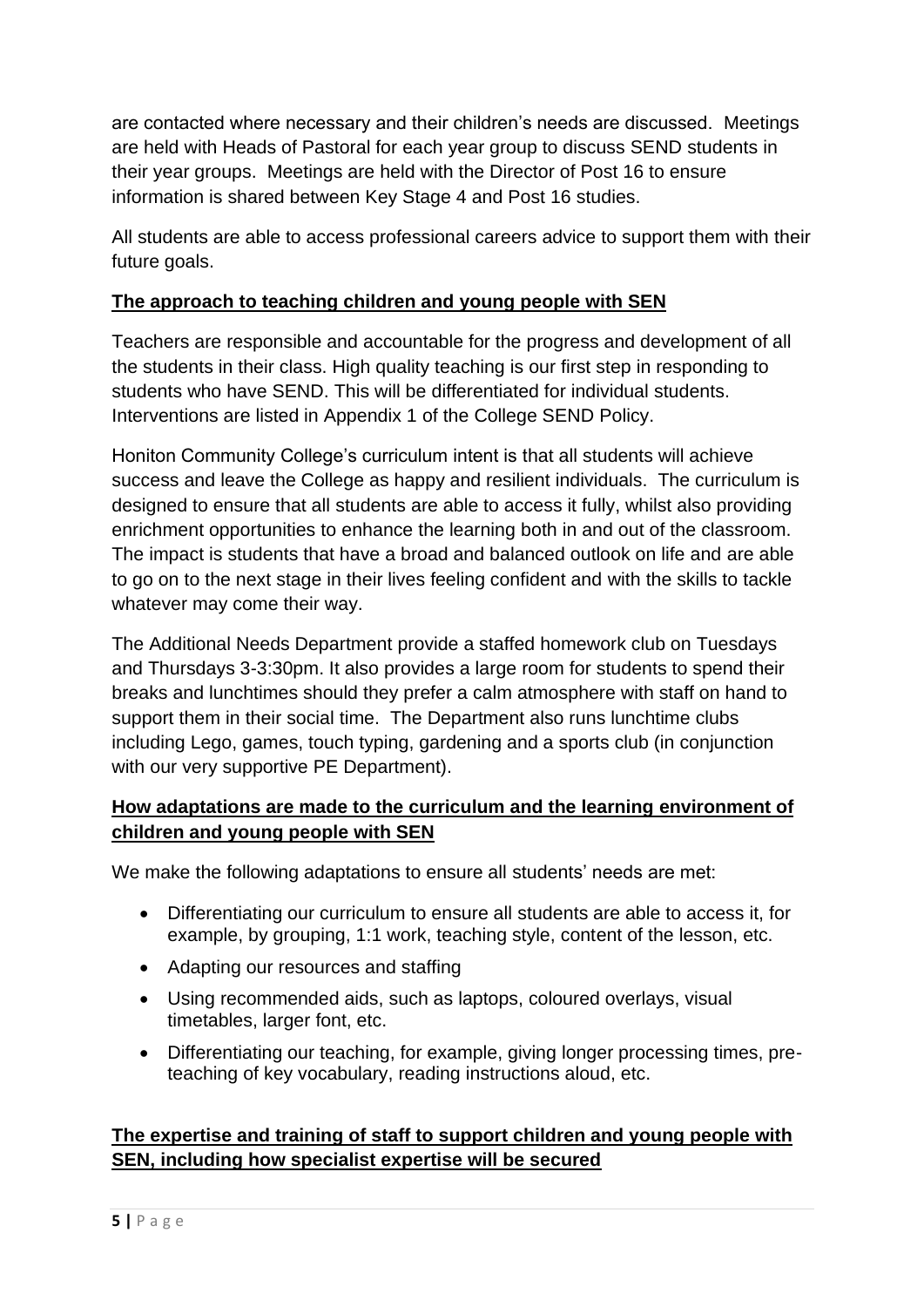Faith Harrell is the SENDCo. We have a team of Additional Needs Assistants and Health Care Assistants who are trained to deliver SEND provision.

Staff have been trained in Lego Therapy, Attachment Based Mentoring, Forest School, Dyslexia support and Read, Write, Ink, amongst other interventions and procedures.

Specialist expertise is secured in the main through Devon County Council and Babcock when required, and can include:

- Speech and Language Therapy (SALT)
- Educational Psychology (EP)
- Child and Adolescent Mental Health Services (CAMHS)
- Occupational Therapy (OT)
- Early Help
- Youth Offending Team (YOT)
- 0-25 Team (0-25s)
- School Nursing team (SN)
- Physiotherapy Team (PT)
- Visual Impairment and Hearing Impairment (VI) and (HI)
- Educational Welfare Officer (EWO)
- Police

# **Evaluating the effectiveness of the provision made for children and young people with SEN**

We follow the graduated approach and the four-part cycle of **Assess, Plan, Do, Review**. The College uses the [Devon Graduated Response Tool.](https://www.babcockldp.co.uk/disadvantaged-vulnerable-learners/send/devon-graduated-response)

The subject teacher and Head of Pastoral will work with the SENDCo to carry out a clear analysis of the student's needs. This will draw on:

- The teacher's assessment and experience of the student
- Their previous progress and attainment and behaviour
- Other teachers' assessments, where relevant
- The individual's development in comparison to their peers and national data
- The views and experience of parents
- The student's own views
- Advice from external support services, if relevant

The assessment will be reviewed regularly.

All teachers and support staff who work with the student will be made aware of their needs, the outcomes sought, the support provided, and any teaching strategies or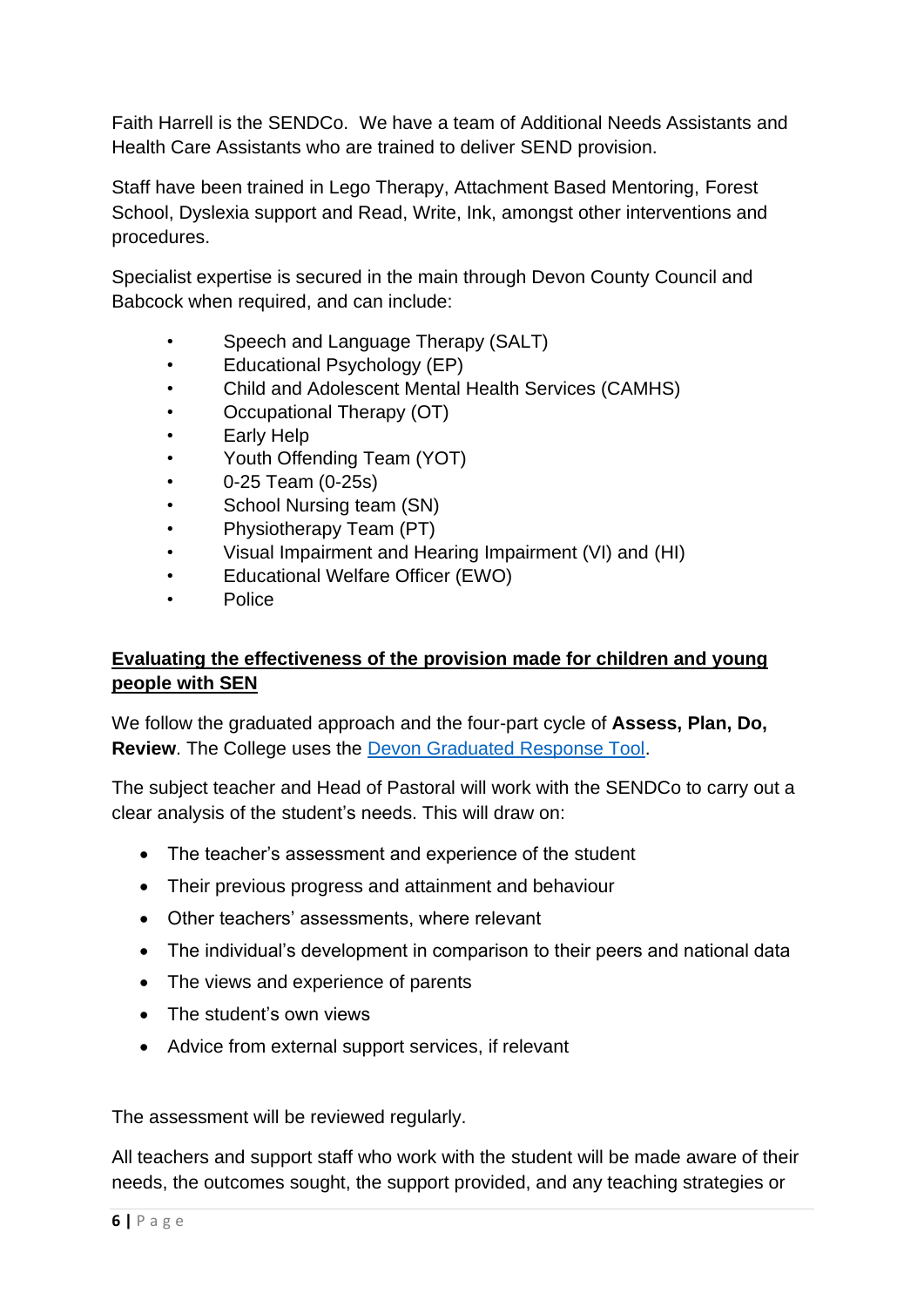approaches that are required via class profiles and Individual Education Plans. We will regularly review the effectiveness of the support and interventions and their impact on the student's progress.

# **How children and young people with SEND are enabled to engage in activities available with children and young people in the school who do not have SEND**

The College ensures that all students have access to a broad, balanced and ambitious curriculum, and that the programmes of study are flexible enough to meet every child's needs. No child will be excluded from any learning activity due to their impairment or learning difficulty, unless it is clearly of benefit to that individual and leads towards inclusion.

Learning opportunities will aim to be absorbing, rewarding and effectively differentiated and the teaching styles will be diverse in order to engage and inspire.

Staff work in a way to avoid the isolation of the students they are supporting and should encourage peer tutoring and collaborative learning.

Ambitious and inclusive schemes of learning and policies for each area of the curriculum are in place and are increasingly differentiated to include appropriate learning outcomes for all students.

# **Support for improving emotional and social development**

The Pastoral Team at Honiton Community College comprise of both teaching and nonteaching staff. The team is comprised of:

Vice Principal – Pastoral: Rob Robson [rrobson@honitoncollege.devon.sch.uk](mailto:rrobson@honitoncollege.devon.sch.uk)

PA to the Vice Principal, Pastoral – Michelle Blackburn [mblackburn@honitoncollege.devon.sch.uk](mailto:mblackburn@honitoncollege.devon.sch.uk)

Year 7 – Head of Pastoral: Ethan Leach [eleach@honitoncollege.devon.sch.uk](mailto:eleach@honitoncollege.devon.sch.uk)

Year 8 – Head of Pastoral: Pippa Salter [psalter@honitoncollege.devon.sch.uk](mailto:psalter@honitoncollege.devon.sch.uk)

Year 9 – Head of Pastoral: Steevie Daw [sdaw@honitoncollege.devon.sch.uk](mailto:sdaw@honitoncollege.devon.sch.uk)

Year 10 – Head of Pastoral: Hayley Blight [hblight@honitoncollege.devon.sch.uk](mailto:hblight@honitoncollege.devon.sch.uk)

Year 11 – Head of Pastoral: Tom Skelding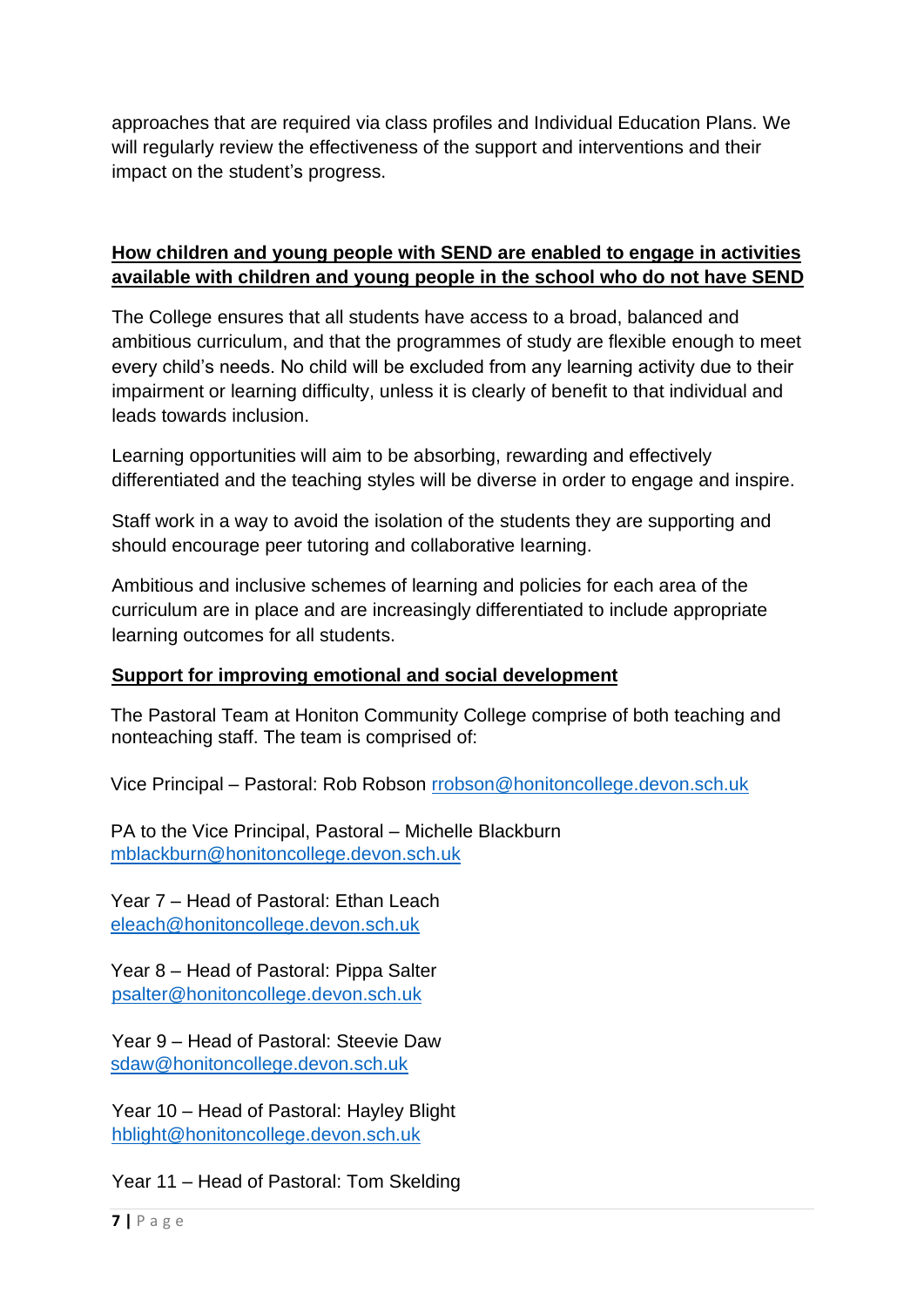[tskelding@honitoncollege.devon.sch.uk](mailto:tskelding@honitoncollege.devon.sch.uk)

Pastoral Support Officer: Sasha Thomas [sthomas@honitoncollege.devon.sch.uk](mailto:sthomas@honitoncollege.devon.sch.uk)

Pastoral Support Officer: Nichola Venn [nvenn@honitoncollege.devon.sch.uk](mailto:nvenn@honitoncollege.devon.sch.uk)

All staff can be contacted on 01404 42283.

The role of the Pastoral Team is to support our students in attaining their very best. This is done through supportive mentoring, one to one support or meetings, behaviour support reports / plans. Where a student's behaviour/s become difficult to manage then the Pastoral Team, Additional Needs Department and Executive Leadership Team will formulate a support package.

#### **Wellbeing Team**

Complementing our specific Additional Needs department is our Wellbeing Team. They are here to provide all our students with both social and emotional support. This level of support is usually specifically implemented if a student is having difficulties or needs some additional input.

#### **Medical and Medicines**

We have a comprehensive Medical and Medicines policy which can be found [here.](http://www.honitoncollege.devon.sch.uk/attachments/article/19/Supporting%20Pupils%20with%20Medical%20Conditions%20Policy%20-%20Adopted%20by%20GB%2025th%20March%202015.pdf) The administration and control of medicines is done through Mrs Michelle Blackburn at [mblackburn@honitoncollege.devon.sch.uk.](mailto:mblackburn@honitoncollege.devon.sch.uk) If you need your child to have medication within the college day you will need to fill out a medical consent form. Where the medical condition is more serious/ complex we will require a formal medical care plan to be complete with input from the relevant medical professionals and the contact for this is Miss Louise Bradbury at [lbradbury@honitoncollege.devon.sch.uk.](mailto:lbradbury@honitoncollege.devon.sch.uk)

If a student requires personal or intimate care then co-operatively with the parents / carers, medical professionals we will draw a formal care plan. The college's personal/intimate care policy can be found [here.](http://www.honitoncollege.devon.sch.uk/attachments/article/19/Intimate%20Care%20Policy%20-%20Adopted%20by%20GB%2015th%20July%202015.pdf)

# **How the school involves other bodies, including health and social care bodies, local authority support services and voluntary sector organisations, in meeting children and young people's SEN and supporting their families**

Honiton Community College uses the [Devon Early Help](https://www.dcfp.org.uk/early-help/) process to coordinate multiagency intervention for students and their families. Team Around the Family meetings are held to ensure that the family are receiving the most appropriate support and that all agencies involved are aware of how to support the student and their family in the best way.

# **Arrangements for handling complaints from parents of children with SEN about the provision made at the school**